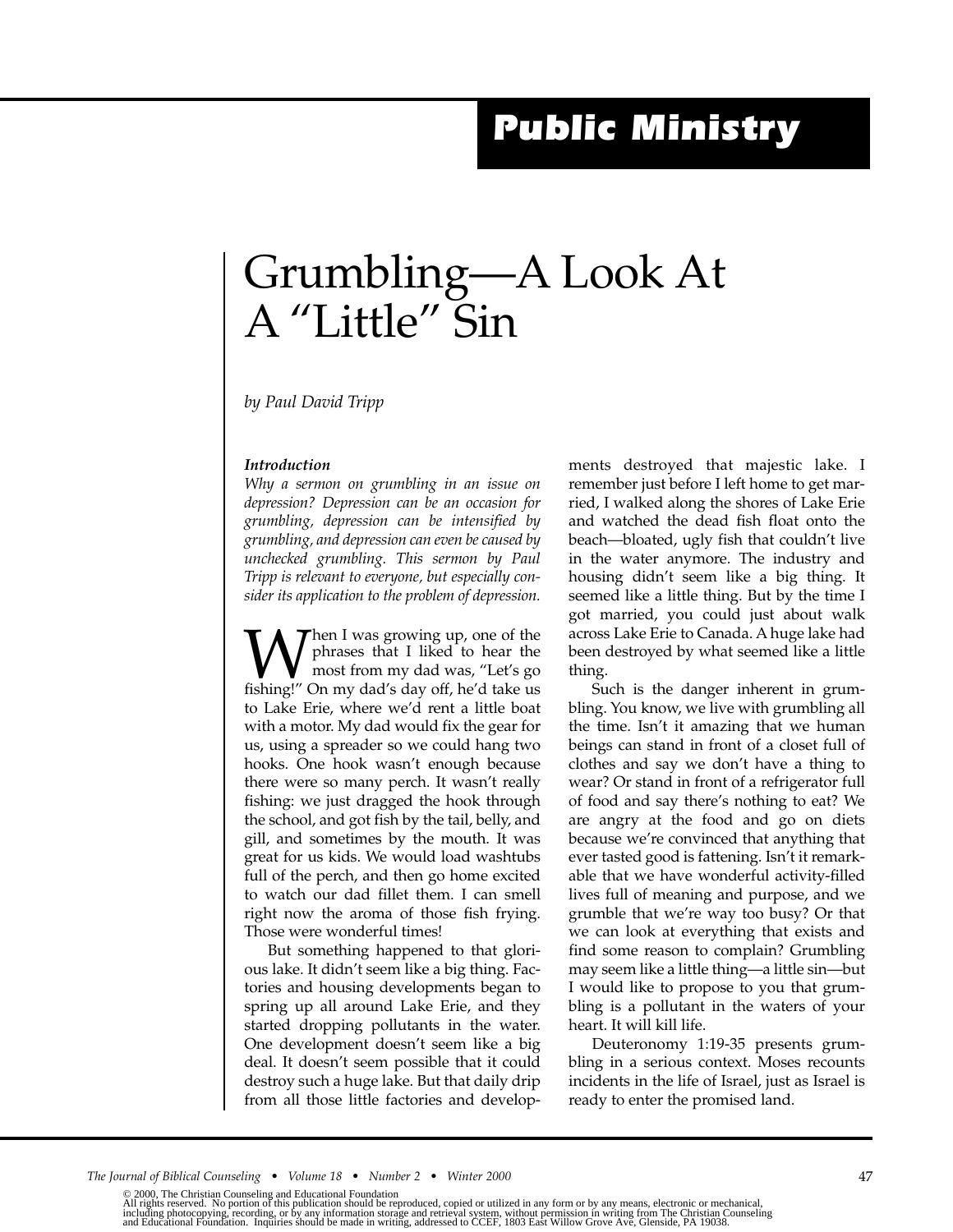Then, as the LORD our God commanded us, we set out from Horeb and went toward the hill country of the Amorites toward all that vast and dreadful desert that you have seen, and so we reached Kadesh Barnea. Then I said to you, "You have reached the hill country of the Amorites, which the LORD our God is giving us. See, the LORD your God has given you the land. Go up and take possession of it as the LORD, the God

*Isn't it remarkable that we have wonderful activity-filled lives full of meaning and purpose, and we grumble that we're way too busy?*

Then all of you came to me and said, "Let us send some men ahead to spy out the land for us and bring back a report about the route we are to take to the towns we will come to."

The idea seemed good to me; so I selected twelve of you, one man from each tribe. They left and went up into the hill country, and came to the Valley of Eshcol and explored it. Taking with them some of the fruit of the land, they brought it down to us and reported, "It is a good land the LORD our God is giving us."

But you were unwilling to go up; you rebelled against the command of the LORD your God. You grumbled in your tents and said, "The LORD hates us; so he brought us out of Egypt to deliver us into the hands of the Amorites to destroy us. Where can we go? Our brothers have made us lose heart. They say, 'The people are stronger and taller than we are; the cities are large, with walls up to the sky. We even saw the Anakites there.'"

Then I said to you, "Do not be terrified; do not be afraid of them. The LORD your God, who is going before you, will fight for you, as he did in Egypt, before your very eyes, and in the desert. There you saw how the LORD your God carried you, as a father carries his son, all the way you went until you reached this place."

In spite of this, you did not trust in the LORD your God, who went ahead of you on your journey, in fire by night and in a cloud by day, to

search out places for you to camp and to show you the way you should go. When the LORD heard what you said, he was angry and solemnly swore: "Not a man of this evil generation shall see the good land I swore to give your forefathers...."

What a powerful passage of Scripture! Maybe grumbling isn't such a little thing. Luke 6:45 says it's "out of the overflow of the heart that the mouth speaks." "Talk problems" are always heart problems. Your talk reveals your heart. We don't want to believe that. We want to believe: "It's my husband who makes me angry." "It's my wife who make me angry." "It's my boss." "It's my car." "It's the dog." Grumbling always reveals the condition of my heart.

I want to make a contrast between two lifestyles: a complaint-based and a thank-based lifestyle. Some of us have a complaint-based lifestyle. It has three elements.

Why do we complain? First of all, we want a life without obstacles. Can you relate to that? We want kids that are self-parenting. We believe that God actually made a mistake in marriage, that sanctification was supposed to be completed before marriage, not after. We want fully glorified people to be in our lives. I want a wife who thinks I'm summarily wonderful, who agrees with me that I'm always right, who respects my every word. I want a life that's free of suffering and of obstacles. I want no financial problems. Can you relate to that? Very few of us wake up in the morning and say, "Lord, You have said in Your Word that suffering is one of Your main tools to complete us. Let me pray for a little more of that today in my life. You are such a good God. One of Your greatest gifts is that You have called me to identify with the sufferings of Christ. Bring it on!" It doesn't take much to spoil our day. For some of us, a flat tire will do it. We want an obstacle-free life.

God wants obstacles in your life for some very important reasons. Those obstacles are His primary way of completing His work in you. God is not done with you yet. He is doing something awesome. He's taking us poor sinners and conforming us to the image of His Son. He has said that His goal for us is to partake in His divine nature. Isn't that amazing? That we would partake of His divine nature, and things would come out of us that are nothing less than divine? The presence and power of God have come and radically changed us. That's what He is doing. His principal tool is trial. Husbands and wives, put on your crash helmets and fasten your seat belts. God doesn't want you to have a problem-free marriage. He wants obstacles in your lives. He'll bring rough places. He wants valleys for you because He wants to complete you.

of your fathers, told you. Do not be afraid; do not be discouraged."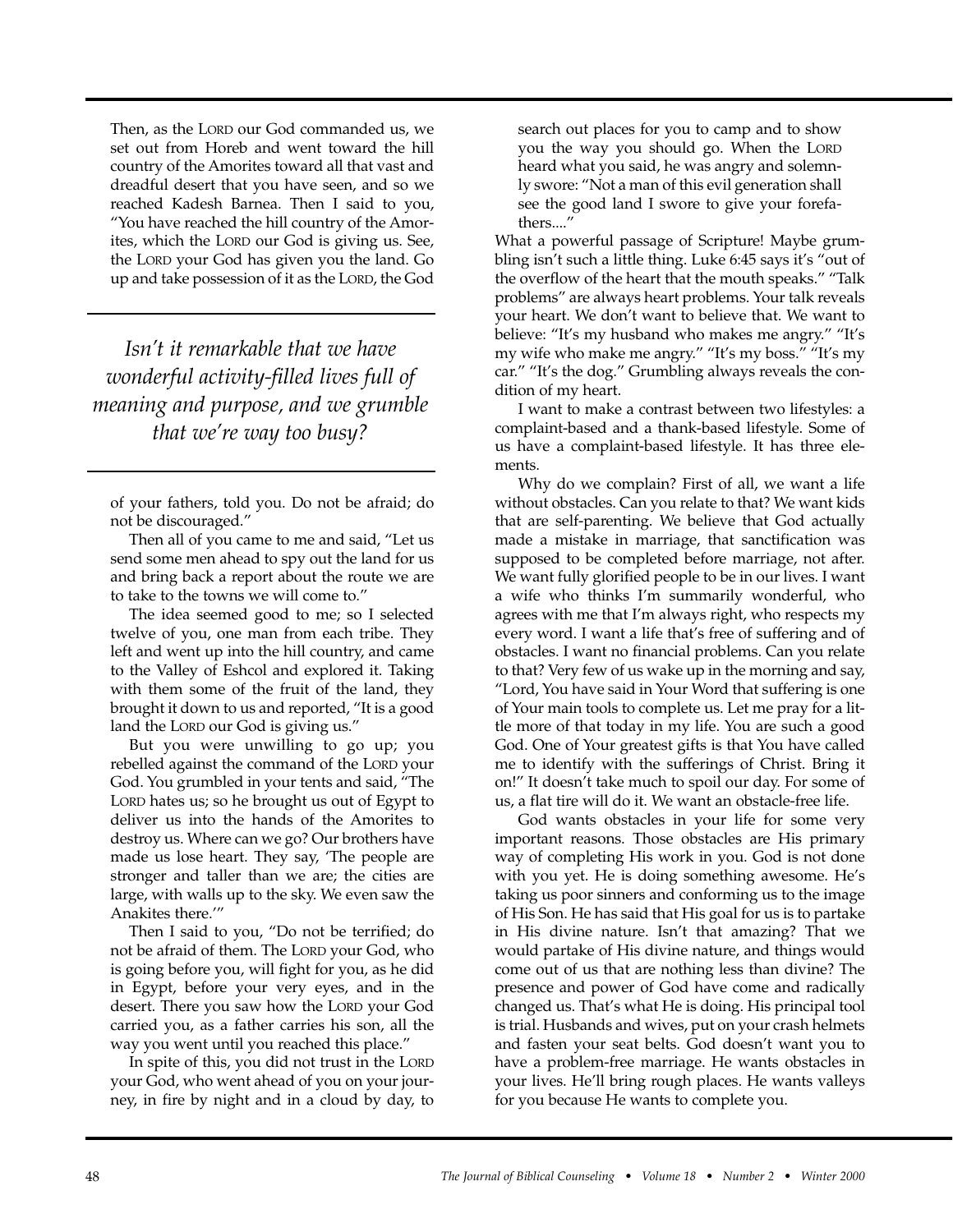He will work through obstacles for you to see His glory. He wants you to stand and watch His glory be revealed. Isaiah 6:3 says, "Holy, holy, holy is the Lord God Almighty. The whole earth is full of His glory." But you and I miss it. We can be blind to the glory of God in our lives. So God puts us in situations where nothing else can explain what happened other than the glory of God. You can't stand on the other side of the Red Sea and say, "Boy, we sure figured that one out!" You stand at the edge of the Red Sea, and in your utter poverty you say, "You are grand and glorious beyond anything we could ever imagine!" That's what God wants us to see. And He has to put obstacles in front of us that are so huge, we can't figure them out ourselves. But a complaint-based life doesn't want obstacles. It doesn't see the value of obstacles. It wants life to be a resort.

The second element of a complaint-based lifestyle is that it desires a life without any need to trust. God will cast us into situations where there's no hope for us but to trust Him, where we're beyond our strength and wisdom. Our hope is not that we will get our act together, but that a Redeemer has come and has filled us with His glory and grace. Therefore, I am not afraid of human weakness. His grace is sufficient; His strength is made perfect in weakness. However, I am scared to death of the delusions of human strength that would keep me from relying on the grace of the Lord Jesus Christ. I'm not smart enough to parent my kids. I'm not wise enough to be a good husband. My life balances on a lively trust in the Lord who has come.

The third thing a complaint-based lifestyle does is seek to find life in the creation rather than in the Creator. It begins to believe the lie of lies from the garden of Eden—that somehow outside of the Lord I can find life. The lie is that life can be found in human acceptance, in human love, in position, and possession. In this way, I deify the creation and forget the Creator. I grumble every time it seems like the creation is falling through my hands like sand. Then I grow angry, uptight, fearful, and discouraged.

The Bible tells us that the blessings the Lord gives us in this physical world are meant to hook us to a deeper sense of need. Christ gave bread to fill the stomachs of people so they would understand that their deeper need was the bread of life: deeper blessings that can only be found in Him. Romans 1:25 says we tend to exchange worship and service of the Creator for worship and service of the created thing. Brothers and sisters, you have to start here. Realize that a life of grumbling is not an anomaly, but it reveals what is in your heart. Yes, I do want life to be a resort. No, I don't want to be cast on the Lord in distinctive moments of trust. Yes, I do find life in the creation rather than in the Creator. Do you hear the background drone in the life of grumbling? *My life is a complaint.*

Think of it this way. The glasses through which the grumbler looks at life have lenses that see only a life of ease. But life in this fallen world is *not* easy. God's work of progressive sanctification is not easy, and it was not meant to be. God is reforming us with hammers of redemption. He is turning complainers into thanksgivers.

Why live thankfully? Let's look at the thank-based lifestyle. First of all, it rests in the *presence* of the Lord. He is Immanuel: God came to dwell with us. My little

*God will cast us into situations where there's no hope for us but to trust Him, where we're beyond our strength and wisdom.*

pea brain can't imagine it, but the Bible tells me that this God of glory and power has come by His Spirit to indwell me. How near is God? He is literally inside of me! If you can grasp that, it will radically change the way you live life. We're not like everybody else, trying to slug it through life. The Redeemer has come and has made us His dwelling place. Therefore, we can have renewed faith and courage and a different way of looking at life because now we look at life from the vantage point of the presence of the Lord.

Second, the thank-based lifestyle allows us to look at life from the vantage point of God's *power.* In the letter to the Ephesians, Paul is so excited about the glories of God's grace that his words pour out like a dump truck unloading. He's like a kid at the end of a couple weeks of camp who wants to tell all his experiences at once. The words flood out in the first few chapters of Ephesians, and reach a crescendo at Ephesians 3:20: "Now to him who is able to do immeasurably more than all we ask or imagine [you can feel Paul stretching the language to try to say it all], according to his power [this just blows my mind] that is at work [where?] within us, to him be glory in the church and in Christ Jesus throughout all generations, forever and ever! Amen."

God knew my condition was so desperate that it wasn't enough for Him just to forgive me: He literally had to unzip my soul and get inside of me! God is a God of awesome glory and awesome grace. You can't capture Him with human thoughts or human words. Yet Isaiah tries to when he asks: "Who has measured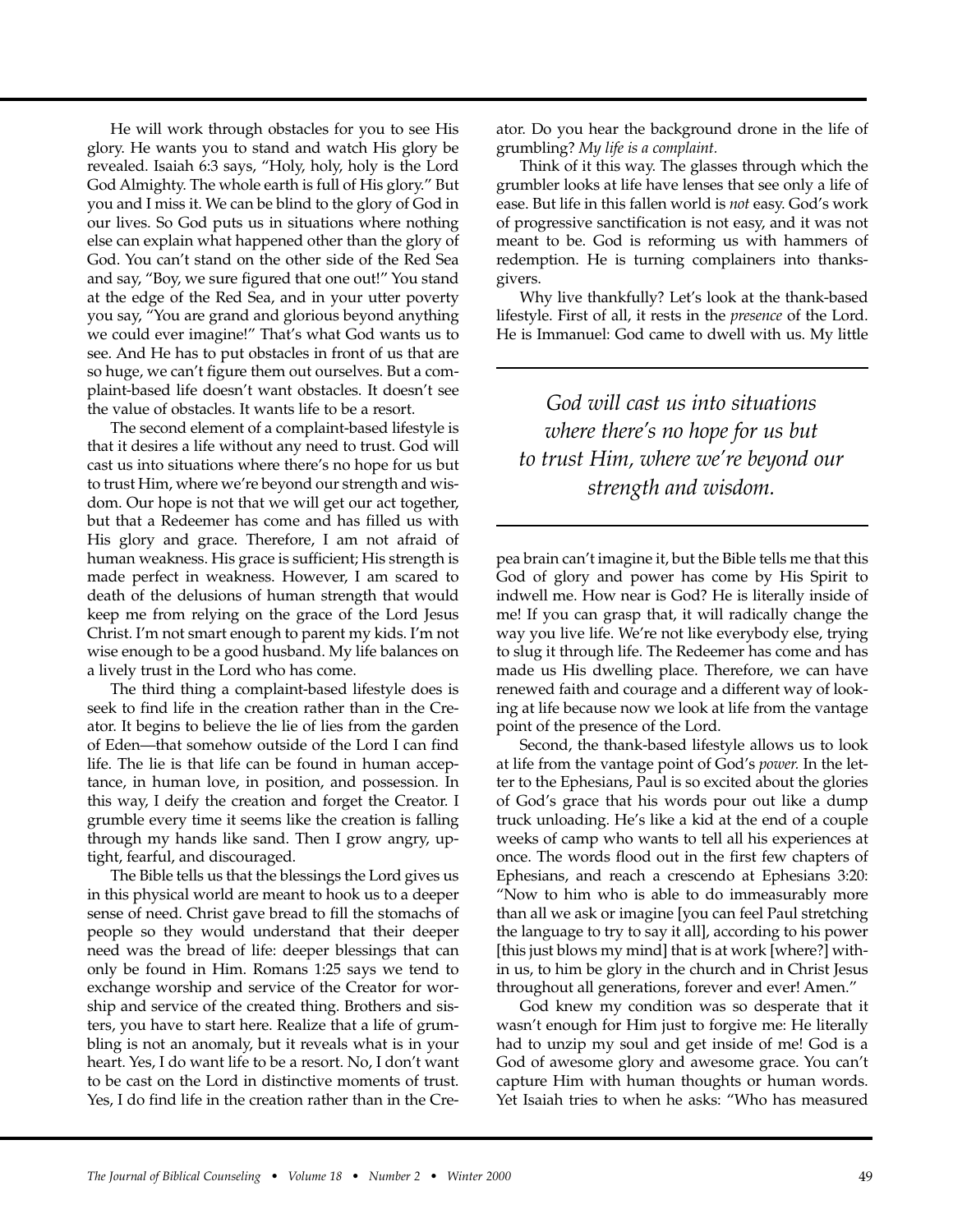the waters in the hollow of his hand?" (Is. 40:12). Imagine that. Pour water in your hand and see how much you can hold. God can take all the water in the universe, hold it in the hollow of His hand, and it won't spill. God is the only one who has never had a counselor and never had a teacher, whereas I only say things I've learned from somebody else. One of my favorite "theologians," guitarist Keith Richards, said, "I never played a lick I didn't steal." We've all been taught. Imagine knowing everything from origin to destiny

*There is no pit so deep that Jesus can't reach deeper to get you out of it.* 

and beyond, and never having a teacher. Yet you can sense that Isaiah has pushed the language as far as it can go, and he still can't grasp who God is. That God, in all His power and glory, has made us His dwelling place.

The third thing a thank-based life does is to live with a powerful awareness of God's *grace*. It is an amazing truth that where sin abounds, grace abounds even more. There is no pit so deep that Jesus can't reach deeper to get you out of it. There is no human condition, thought, word, or action that is beyond the rescuing power of the glorious grace of the Lord Jesus. Even complainers can receive grace!

A thank-based life looks at life from the vantage point of inclusion. We have been included in the people of God. His presence is with us. His power indwells us. His grace covers us. That radically changes the way we look at the harsh realities of life in this fallen world.

Let me illustrate these lifestyles at work. I was preparing to speak at a retreat weekend with my brother, Tedd. We were both young pastors. We were going to speak on faith and give it its "final" definition! We thought we could do this. The church didn't understand faith, but we did! Driving a very old Ford LTD, I got on Route 80 to go across to Western Pennsylvania. I was quite happy with what God had called me to do. It's a wonderful thing to be called to minister God's truth. You get paid for doing that. I was very excited. I headed over a knoll in the hill country of Pennsylvania, a deserted area, and the car died. It was like a major stroke. There was a shudder and then death. The lights went out. I pulled over to the side with the dead car. I'll tell you what I prayed. (I don't know if it's a prayer. I guess complaints are prayers, too.) I said to the Lord, "I am following you out there to that retreat to teach on

faith. Why would you let this happen to me?" I stood there, half being spiritual, and half stewing. You know the mixed motives in our hearts. I didn't want to curse God and die, but yelling at Him felt pretty good. A State policeman pulled up behind me. He said, "What's going on?" I said, "My car died." He said, "You can't leave it here alongside the road. I'll call a tow truck. It's the only thing we can do." I thought I'd never be able to get to my retreat, and I didn't have any money. I mentioned to him that I was heading to a retreat and that I hoped I could get there in time. The tow truck driver pulled up and said, "Where are you going?" I told him where I was heading. He said, "I'd really love to take you there. If I could, I would. But I have to stay put at the gas station in order to patrol this zone." He towed my car to the gas station. I thought, "Here it goes. This is where I really get taken to the cleaners." I sat in the car, and I was still stewing. There was a knock on the window. The man stood there, holding a set of keys. He said, "That Ford Mustang over there is my car. You take it and go wherever you need to go tonight. Those people need to hear what you have to say. When you get done, come back. I'll take care of your car." I couldn't believe it. That man didn't know me from Adam, and his car was much better than mine! This was not a fair trade, and my car was definitely not a deposit. I came back after Tedd and I clarified faith for the Church of Jesus Christ, and I said to the man, "I'm ready to pick up my car, but I don't have a lot of money. What was wrong with it?" He said, "You had major wiring problems. I completely rewired your car. You also burned up your alternator and battery. I found an old alternator to put in, but I had to give you a new battery. I have to at least charge you for the battery, but I'll only charge you what it cost. Your total bill is \$19.00." I looked at him and said, "I don't know how to thank you." He said, "I don't know what happened here. There was something in my heart that made me want to help you, from the moment I picked you up." I said, "I know why. There's a Lord over this whole experience who wanted to teach me something. He raised you up to be His instrument." He said, "In all my years of towing people, no one has ever called me an instrument of God!", and off he walked.

So, what is your paradigm? Do you have a complaint-based view of life, where your lens for looking at life is personal ease? If so, you don't want any obstacles or any need to trust. You want as much of the creation as you can surround yourself with because that's where you find your hope. Or instead, do you have a thankbased lifestyle where you are so aware of the concept of your inclusion in the grace of the Lord Jesus Christ that you can say, "His presence is with me, His power is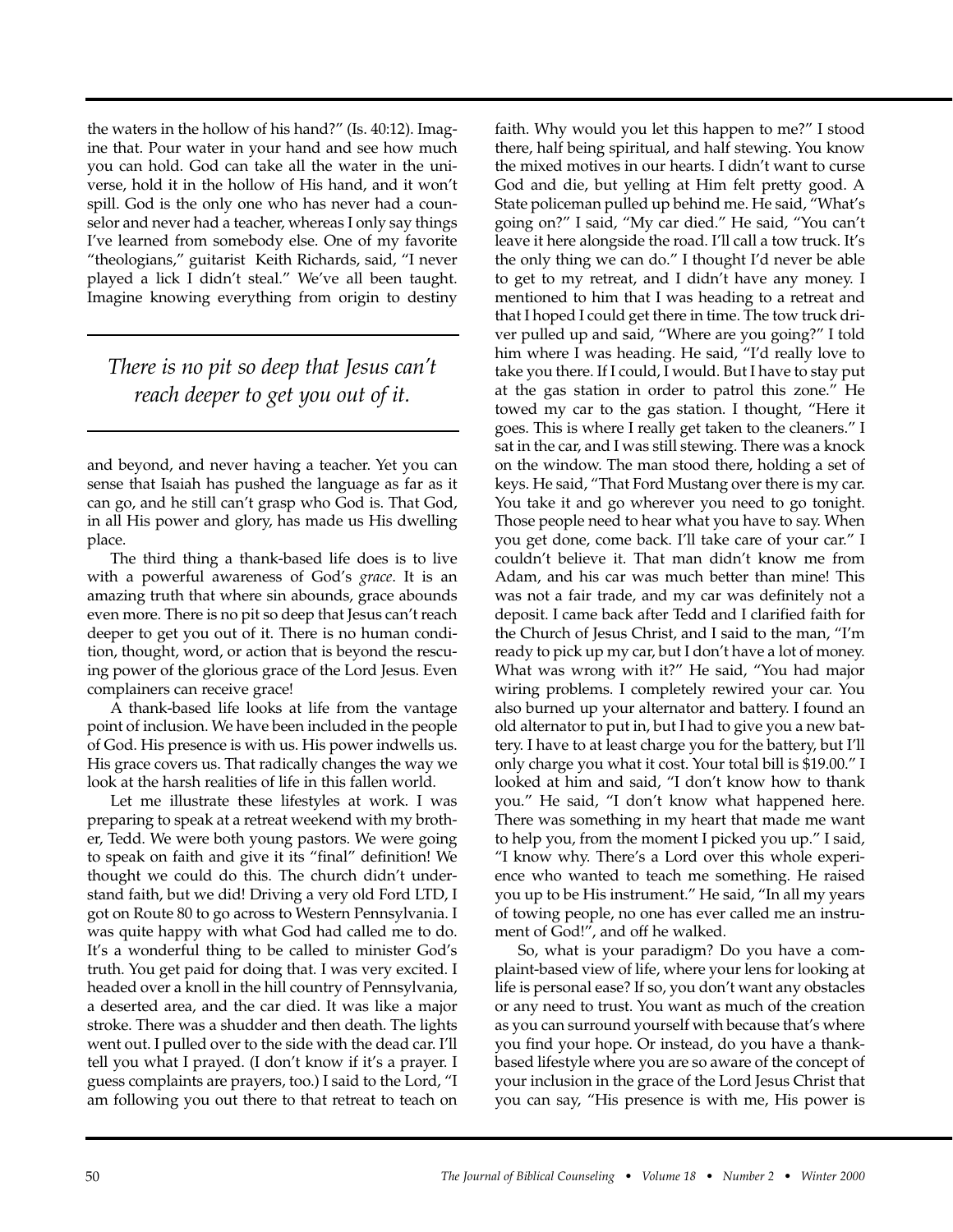with me, His grace is with me. There's hope. I don't understand what's going on, and I don't have the wisdom or strength. But He is here. There's hope for me!" If so, that will change the way you live.

I have had the opportunity to go to India several times. I stood in New Delhi, Northern India, at one of the most horrible slums that exist. I stood transfixed for a moment, looking at a three-year-old boy leaning against the cot of his infirm mother. He had the distended stomach and hollow eyes of a starving child, and his face was fly-infested. I stood there with tears streaming down my face. It wasn't just compassion. (I did want to rescue him and take him home.) But it was the awareness that he didn't choose to be where he was, any more than I chose to be where I was. I was filled with deeper gratitude than I think I have ever felt in my life. I was raised in one of the richest countries in the history of humanity. I was raised in a loving family, and received a tremendous education. I was raised to come to Christ early in my life. I was given such glorious things. You could not explain the difference between that little boy and me by anything other than the Lord. I was filled with awesome gratitude for the Lord. I stood there in that slum, and I felt every complaint I had ever spoken as if they were a weight on my shoulders. When I came home, I spoke with one of the church leaders from India who had come to Philadelphia to study. I said, "John, I want to ask you what you think of Americans. You've been here for awhile." Indians are very polite people. He said, "Do you want me to be honest?" I said, "I sure do." He said something I'll never forget. "You have no idea how much you have, and yet you always complain." What powerful words.

I want to display for you some of the fruit of this complaint-based lifestyle of grumbling. First of all, grumbling always blames others and, in so doing, *destroys relationships*. What did the people of Israel do? They blamed the whole situation on the spies. They said, "Our brothers have come here with this report. They made us lose heart. It's their fault. If they could have given us a more positive report, we would have been okay."

Next, grumbling *rejects ministry*. Moses came and said, "Don't you remember who God is? He's the God who brought you out of Egypt. He's still with you. He's still here. We're going to see His glory once again." Grumbling doesn't want to hear truth, because grumbling doesn't want to be comforted. Grumbling wants what it wants. "Just don't give me the truth."

I know a lady who has a very harsh husband. In many ways, she has been broken by his meanness. One day I was sharing with her the glorious love of the Lord. She started pounding on the arm of her chair, saying, "I don't want you to tell me that God loves me. I want a *husband* who loves me." I didn't have anything better to offer her. I gave her my best thing, and she spit it back in my face. Grumbling rejects ministry because it doesn't want truth. It wants what it wants.

Grumbling *forgets grace* because the grumbler wants to be strong, ready, and prepared. Yet, the most important things on our agenda weren't planned by us. God planned them. The most significant moments of our

> *Grumbling rejects ministry because it doesn't want truth. It wants what it wants.*

lives are moments we wouldn't have chosen to have. God chose them for us. Grumbling forgets grace because it wants to be able and ready on its own.

Grumbling also *questions the Lord*. Isn't it incredible that God, in all His awesome glory, goodness, and grace, would be brought into a human court and judged? What terrible words are in this passage: "The LORD hates us so he brought us out of Egypt to deliver us into the hands of the Amorites to destroy us" (Deut. 1:27). What a charge! You answer, "I would never say that!" Have you ever wondered, if God really loves you why, then, did He let "X" into your life? The same charge! If God really loved me, why would He give me this husband? If God really loved me, why would He let this happen to my kids? If God really loved me, why wouldn't He help us with our finances? If, if, if! That's bringing God into the court of human judgment. How dare we! Grumbling asks questions of the Lord and His purposes.

Finally, grumbling *produces rebellion*. It's hard to follow someone you don't trust. It's hard to follow someone with whom you're angry. Grumbling is not the soil of courageous acts of faith. In fact, it leads the way to the very rebellion with which all of us struggle.

Can you see, then, how grumbling is not just a little thing? Grumbling is the background drone of a discontent heart. We can often have a "big sin" or "big problem" focus—both about ourselves and in trying to minister to others. Drug addiction, immorality, suicide threats, a disintegrating or violent marriage, those are "big." But how often do we miss the presence of "little sins"—the drip, drip, drip of grumbling and complaining? Why does a marriage go on the rocks? Why does life seem hopeless and miserable? Why does adultery seem so alluring? Why shoot up